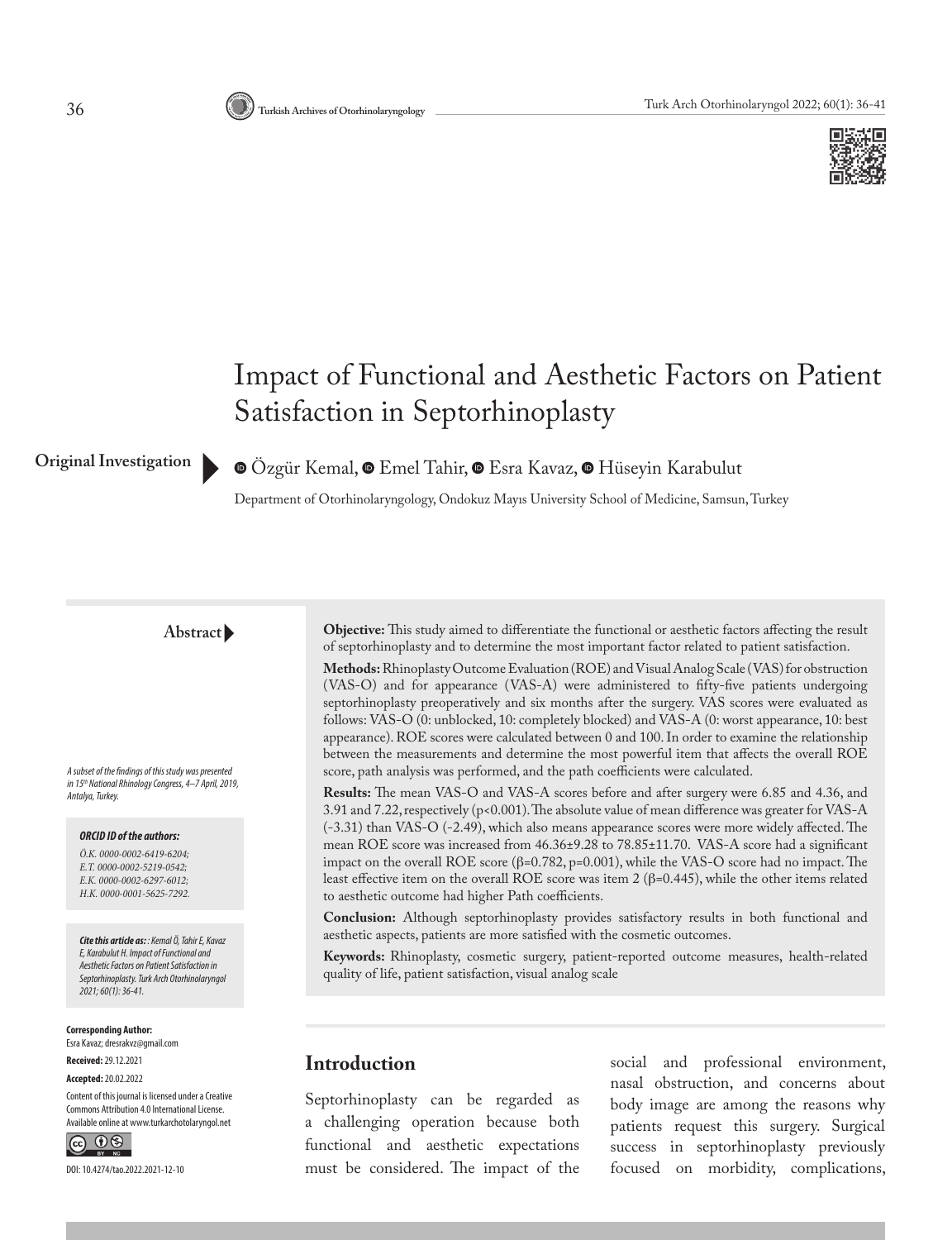nasal obstruction, and cosmetic outcomes (1). However, improvements in patient satisfaction and quality of life, in addition to surgical values, are important factors in determining surgeons' performance in cosmetic procedures. In other words, the parameter that measures the success of the surgeon in aesthetic operations is patient satisfaction. Different patient-reported outcome measures (PROM) can be used to evaluate the success of nasal surgery in a patientoriented manner. Some of these PROMs were created to assess functional outcomes, while others were created to assess artistic outcomes or a combination of both (2, 3).

Alsarraf (4) developed a specific questionnaire, rhinoplasty outcome evaluation (ROE), which allowed us to measure health-related quality of life in social, emotional, and psychological aspects in patients undergoing rhinoplasty. This questionnaire was well adopted and is widely used among rhinoplasty surgeons.

Another well-known and easily applicable measurement reported by the patient is the visual analog scale (VAS). This simple numeric scale is a way to turn a subjective feeling into a number (3). The VAS can provide a simple expression of thoughts about appearance and obstruction after septorhinoplasty.

ROE mostly consists of six questions that measure aesthetic satisfaction. Understanding which problem has the greatest impact on the overall score can reveal what factors have the greatest impact on patient satisfaction with septorhinoplasty. The cosmetic result will be less valuable for a patient whose nasal congestion does not improve in the postoperative period.

The aim of this study is to determine whether the main factor affecting patient satisfaction after septorhinoplasty is the aesthetic or functional result.

### **Methods**

### **Patient Selection**

The current study included 58 patients who underwent primary open septorhinoplasty in a tertiary referral hospital between January 2017 and December 2018. The open septorhinoplasty approach was performed on all patients by the same surgeon. Three patients were excluded due to incomplete surveys and missing information. Patients requiring septorhinoplasty due to nasal trauma, congenital nasal abnormalities, or revision surgery were excluded, as were patients receiving closed method septorhinoplasty, patients with systemic disease, allergic rhinitis, or chronic rhinosinusitis, and smokers. Informed consent was obtained from all patients. Institutional ethics committee approval was obtained from Ondokuz Mayıs University School of Medicine Ethics Committee (decision number: OMUKAEK-2018/423).

#### **Assessment of Septorhinoplasty Outcomes**

The ROE questionnaire developed by Alsarraf (4) and validated in Turkish by Celik et al. (5) was completed preoperatively and six months after surgery. ROE is composed of six questions related to appearance and nasal breathing (Table 1). Each question is scored on a scale from zero to four, where "0" is the most negative and "4" the most positive answer. The total score is calculated by adding the scores of the individual questions and therefore ranges from 0 to 24. To facilitate interpretation of the results, the total score can be divided by 24 and multiplied by 100, yielding a calculated value between 0 and 100 where higher values denote greater levels of patient satisfaction. A calculated score was obtained for each of the six items by dividing the score by four and multiplying by 100, yielding a value between 0 and 100.

Additionally, all patients were asked to evaluate nasal obstruction and appearance according to VAS preoperatively and six months after surgery. The patients were asked to rate the nasal obstruction based on the VAS score from zero to 10 (VAS-O; 0: unblocked, 10: completely blocked). Also, they were asked to evaluate the appearance of their nose based on the VAS score from zero to 10 (VAS-A; 0: worst appearance, 10: best appearance).

#### **Statistical Analysis**

VAS and ROE scores were collected and registered electronically. Statistical data processing was performed using R-Studio software (6). Parametric tests were used when the variables were normally distributed according to

| <b>Table 1.</b> Rinoplasty Outcome Evaluation Questionnaire                                          |
|------------------------------------------------------------------------------------------------------|
| Item                                                                                                 |
| <b>Item 1.</b> Do you like the look of your nose?                                                    |
| Absolutely not (0) A little (1) More or less (2) Very much (3)<br>Absolutely yes (4)                 |
| <b>Item 2.</b> Can you breathe through your nose?                                                    |
| Absolutely not (0) A little (1) More or less (2) Very much (3)<br>Absolutely yes (4)                 |
| Item 3. Do you think your friends and the ones dear to you like your<br>nose?                        |
| Absolutely not (0) A little (1) More or less (2) Very much (3)<br>Absolutely yes (4)                 |
| <b>Item 4.</b> Do you think the looks of your nose limit your social and<br>professional activities? |
| Absolutely not (0) A little (1) More or less (2) Very much (3)<br>Absolutely yes (4)                 |
| <b>Item 5.</b> Is your nose closer to perfection?                                                    |
| Absolutely not (0) A little (1) More or less (2) Very much (3)<br>Absolutely yes (4)                 |
| <b>Item 6.</b> Would you like to surgically correct your nose's function or<br>$looks$ ?             |
| Certainly yes (0) Very likely yes (1) Possibly yes (2) Probably no (3) Certainly no (4)              |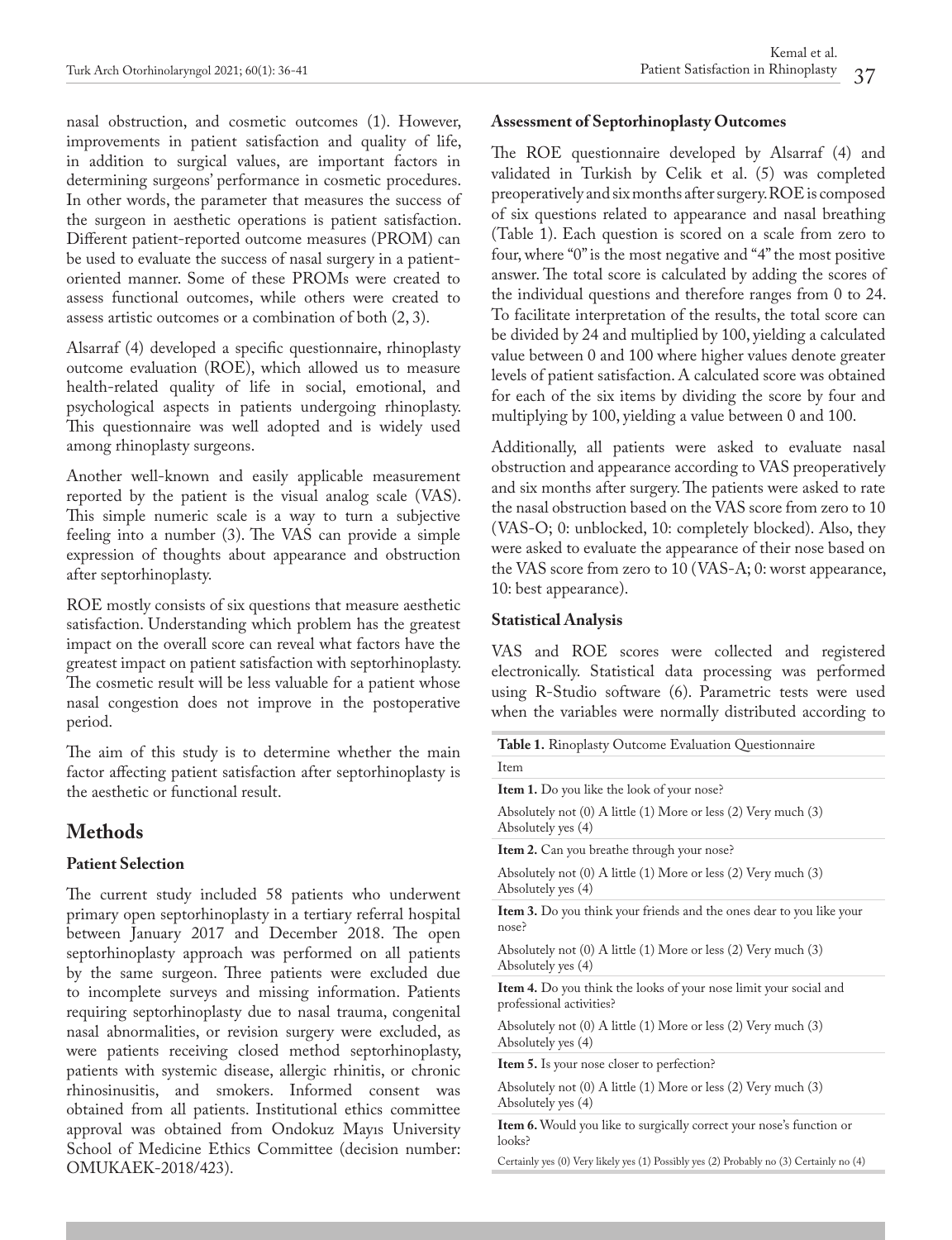the Kolmogorov–Smirnov and Shapiro–Wilk tests. When exploring the preoperative and postoperative scores, pairedsamples t was used.

The relationships between VAS-O, VAS-A, and ROE, as well as the impact of individual ROE items on the overall score, were analyzed using structural equation modeling, and path analysis results were presented. The constructed models were evaluated according to the six well-known goodnessof-fit measures such as chi-square (X2) division degrees of freedom (df), goodness-of-fit index (GFI), comparative fit index (CFI), adjusted GFI (AGFI), normed fit index (NFI), and root mean square error of approximation (RMSEA) (7). Path analysis results were interpreted as the model fit indices were obtained within the required limits.

Path analysis is a statistical method that allows the investigation of the interactions between a set of variables. Path coefficients are standardized linear regression weights (β) that can be used to investigate the potential causal linkage between statistical variables in structural equation modeling. The statistical significance was set at the  $p$ <0.05 level.

### **Results**

In total, 55 questionnaires were collected. The study included 27 female and 28 male patients with a mean age of 29.5 years [standard deviation (SD): 9.10; minimum;18, maximum: 57].

When the relationship of the preoperative VAS-O, VAS-A, and ROE scores was investigated, it was discovered that both the VAS-O and VAS-A scores had no effect on the ROE. However, when the relationship between the postoperative VAS-O, VAS-A, and ROE scores were analyzed, it was discovered that the VAS-A had a major impact (β=0.782, p=0.001) on the overall ROE score, while the VAS-O score had no effect (Table 2). Aesthetic satisfaction explains 63.6% of patient satisfaction after septorhinoplasty ( $R^2$ =0.636). The interactions between preoperative (1A) and postoperative (1B) VAS-A, VAS-O, and ROE scores with standardized path coefficients are illustrated in Figure 1.

The mean ROE score was increased from 46.36±9.28 to 78.85±11.70. The mean VAS-O score was 6.85±1.52 and 4.36±1.52 before and after surgery, respectively. The mean VAS-A score was 3.91±1.71 and 7.22±1.11 before and after surgery, respectively. The mean difference of VAS-O was -2.49 [confidence interval (CI): -3.16, -1.82], and the mean difference of VAS-A was -3.31 (CI: -3.84, -2.77). Appearance scores are more widely affected than obstruction scores after septorhinoplasty since the absolute value of the mean difference was greater for VAS-A (p<0.001, pairedsamples t-test). The decrease in VAS-O scores indicates a reduction in obstructive symptoms, while the rise in VAS-A scores indicates increased patient satisfaction due to the aesthetic result. Table 3 represents the mean values and mean differences of VAS-O, VAS-A, ROE, and overall, ROE scores before and after septorhinoplasty.

When the impact of each ROE question on the overall score was analyzed, it was discovered that all questions had a statistically significant impact on the overall ROE score. The most effective items on the overall ROE score were item 6 (β=0.874), item 5 (β=0.740) and item 4 (β=0.737) respectively. The least effective question was item  $2$  ( $\beta$ =0.445). Table 4 shows the impact of each item on the overall ROE score and their path coefficients. The Path diagram which illustrates the effect of the individual items on the overall ROE score can be examined in Figure 2.

### **Discussion**

Septorhinoplasty is a common procedure performed by facial plastic surgeons and otolaryngologists (8). PROM measures are defined as "a report directly reported by subjects without commenting on the clinician's study and results. In procedures conducted for cosmetic purposes, evaluating outcomes from the patient's perspective is important (2, 9). The commonly used measures are Septorhinoplasty Outcome Evaluation (ROE), the Functional Septorhinoplasty Outcome Inventory-17 (FROI-17), the Utrecht Questionnaire for Outcome Assessment in Aesthetic Septorhinoplasty (OAR), FACE Questionnaire (FACE-Q), The 10-item Standardized

| Table 2. Comparison of preoperative and postoperative VAS-O, VAS-A, ROE, and ROE scores |           |                       |                 |                         |          |          |  |  |
|-----------------------------------------------------------------------------------------|-----------|-----------------------|-----------------|-------------------------|----------|----------|--|--|
|                                                                                         |           | Mean $(\pm SD)$       | Mean difference | 95% confidence interval |          | p-value* |  |  |
|                                                                                         |           |                       |                 | Lower                   | Upper    |          |  |  |
| VAS-0                                                                                   | preVAS-O  | $6.85 \ (\pm 1.52)$   | $-2.49$         | $-3.16$                 | $-1.82$  | 0.001    |  |  |
|                                                                                         | postVAS-O | $4.36 \ (\pm 1.94)$   |                 |                         |          |          |  |  |
| VAS-A                                                                                   | preVAS-A  | $3.91 (\pm 1.71)$     | $-3.31$         | $-3.84$                 | $-2.77$  | 0.001    |  |  |
|                                                                                         | postVAS-A | $7.22 (\pm 1.11)$     |                 |                         |          |          |  |  |
| <b>ROE</b>                                                                              | preROE    | $46.36 \ (\pm 9.28)$  | $-33.48$        | $-38.84$                | $-29.13$ | 0.001    |  |  |
|                                                                                         | postROE   | $79.85 \ (\pm 11.70)$ |                 |                         |          |          |  |  |

SD: Standard deviation, ROE: Septorhinoplasty outcome evaluation score, VAS: Visual Analogue Scale score; VAS-O: Visual analogue scale score for obstruction, VAS-A: Visual Analogue Scale score for appearance, p\*: Paired samples t-test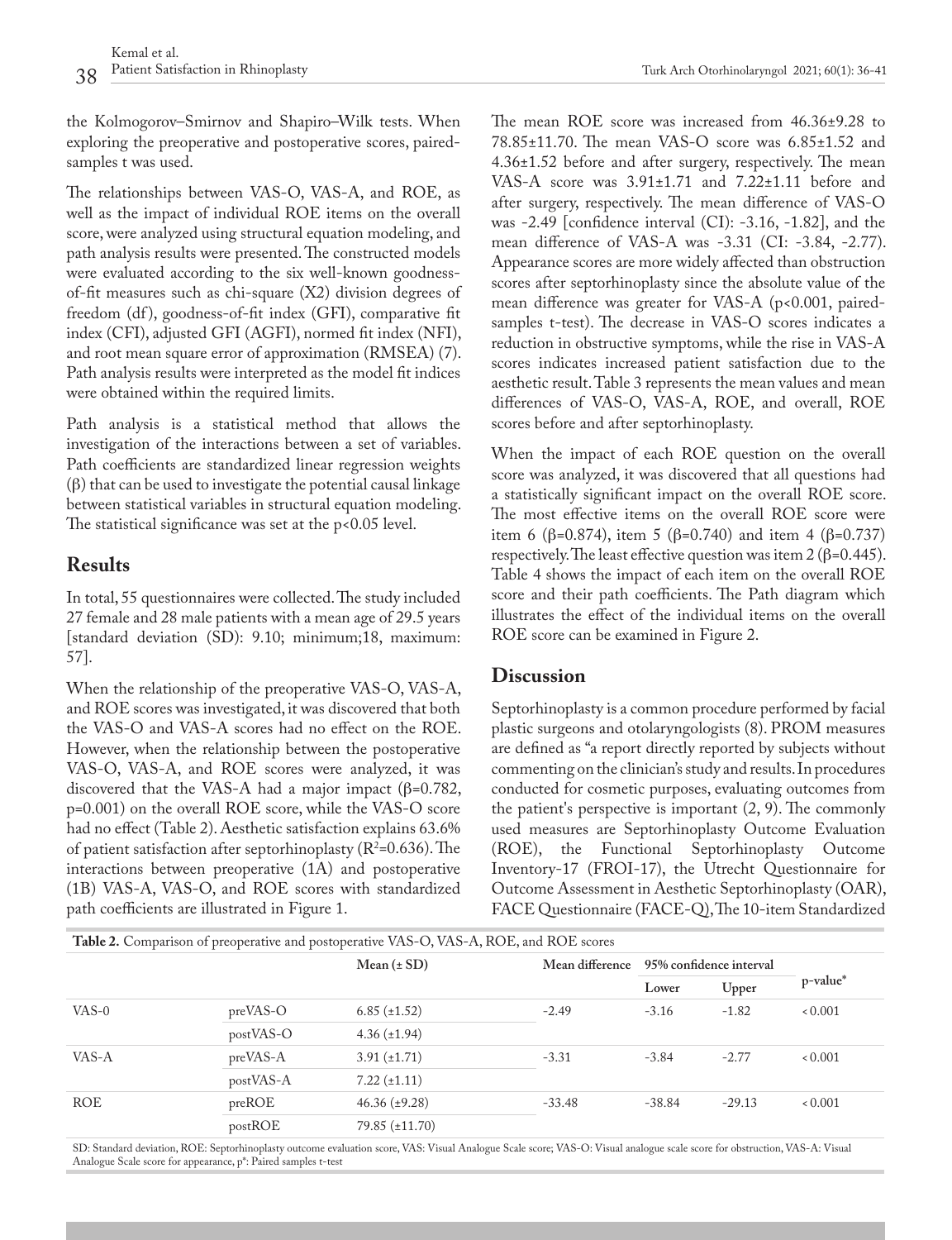

**Figure 1.**a. Preoperative path coefficients of ROE, VAS-O and VAS-A. b. Postoperative path coefficients of ROE, VAS-O and VAS-A ROE: Rhinoplasty outcome evaluation, VAS-O: Visual Analog Scale for obstruction, VAS-A: Visual Analog Scale for appearance



of each item for the postoperative ROE model ROE: Rhinoplasty outcome evaluation

Cosmesis and Health Nasal Outcomes Survey (SCHNOS), the Sinonasal Outcome Test (SNOT-22), and the Nasal Obstruction and Septoplasty Effectiveness Scale (NOSE) (8, 10, 11). ROE, FROI-17 and SCHNOS are focused on the subjective perception of cosmetic and functional results. OAR and FACE-Q are focused only cosmetic results, while the SNOT-22 and NOSE scales are only concerned with functional symptoms. Alsarraf (4) developed ROE, which has since been validated and translated into Turkish. It is a common PROM with six things that assess physical, social, and emotional factors (4, 5).

Despite the fact that measuring the quality of life after septorhinoplasty has become more common in recent years, the research designs and measurement instruments used in recent studies were remarkably diverse. This variety and heterogeneity create challenges in the literature review. Wahmann et al. (8) conducted a systematic review of 62 post-septorhinoplasty PROM studies published between 2002 and 2017. Only 17 of these met the requirements of being prospective, involving at least 50 participants, using at least one PROM, and collecting full preoperative and postoperative data. We conducted a prospective study with 55 patients using a widely accepted measure (ROE), that is comparable to other research in the literature.

In general, cosmetically unpleasant nasal deformities are associated with functional issues. In addition to reduced nasal breathing, a compromised nasal wall or a severely deviated septum may cause cosmetic deformities. According to our ROE, VAS-O, and VAS-A ratings, our patients had both cosmetic and obstructive symptoms prior to surgery. VAS-O scores decreased, while ROE and VAS-A scores dramatically improved, indicating relief of obstruction-related problems and pleasing aesthetic outcomes. Spiekermann et al. (10) conducted a study in which a VAS was scored between 0 (very ugly) and 10 (very nice). They showed that as the follow-up period increased, aesthetic satisfaction increased from the  $1^{st}$  to the  $12^{th}$  month. In our study, we used final survey scores at the end of the sixth month. Moubayed et al. (11) measured postoperative satisfaction using NOSE, ROE, and VAS in both functional and aesthetic aspects. They found no significant relationship between sex and scores, as in our findings.

The abovementioned studies clearly indicated that patients benefit from septorhinoplasty. However, only before and after surgery scores were compared in these studies. The causal relationship between aesthetics and functionality has not been investigated. Goal of septorhinoplasty is to improve patient satisfaction, it is important to identify the exact factor that has the greatest impact on patient satisfaction. It is obvious that patients benefit from septorhinoplasty both functionally and aesthetically. The question is which factor is more effective on overall satisfaction. Basic statistical work may be insufficient to answer this question. PROMs do not provide us with a measurable value like height or weight. They provide information about the extent of complaint of the patient. If variables related to this type of patient perception are evaluated with structural equation modeling or path analysis, which is a subtype of structural equation modeling, the causality relationship can be revealed more clearly. In our sample, there was no significant interaction between VAS-O, VAS-A, and ROE scores in the preoperative period. This finding may have been obtained during the preoperative phase because patients were dissatisfied with both the shape and function of their noses. While there was an important and strong relationship between VAS-A and ROE in the postoperative period (β=0.782, p<0.001). These findings can be interpreted as follows; The main factor affecting patient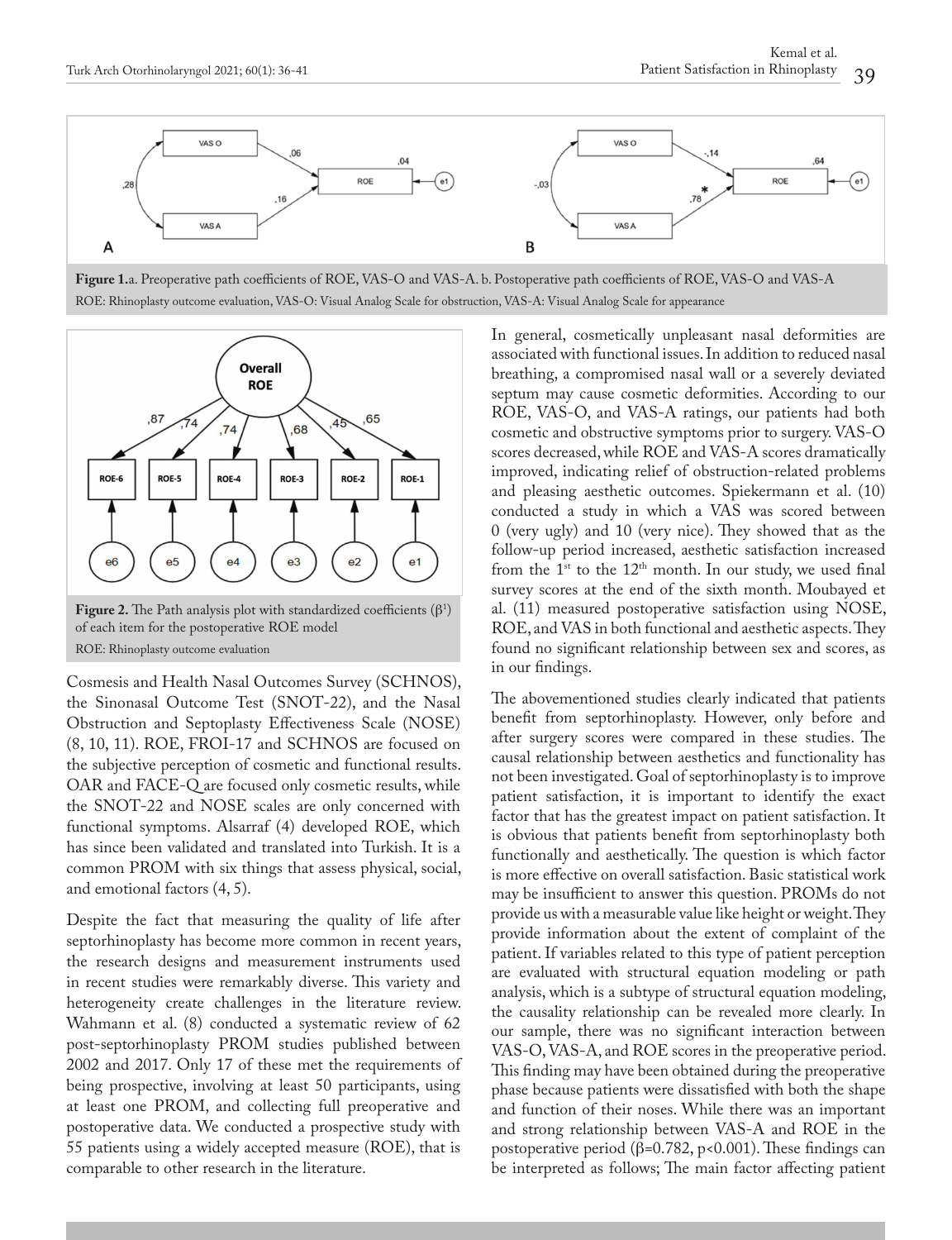|                     |                    | <b>Table 3.</b> Preoperative and postoperative path analysis results belonging to ROE. VAS-O. and VAS-A |                      |           |           |           |         |          |                |
|---------------------|--------------------|---------------------------------------------------------------------------------------------------------|----------------------|-----------|-----------|-----------|---------|----------|----------------|
|                     |                    |                                                                                                         | $\beta$ <sup>1</sup> | $\beta^2$ | <b>SE</b> | <b>CR</b> | p-value | r        | $\mathbb{R}^2$ |
| Preoperative model  |                    |                                                                                                         |                      |           |           |           |         |          |                |
| PreROE              | $\leftarrow$ - - - | $PreVAS-O$                                                                                              | 0.063                | 0.387     | 0.849     | 0.456     | 0.648   | 0.062    | 0.037          |
| PreROE              | $\leftarrow - -$   | PreVAS-A                                                                                                | 0.165                | 0.893     | 0.754     | 1.185     | 0.236   | 0.159    |                |
| Postoperative model |                    |                                                                                                         |                      |           |           |           |         |          |                |
| PostROE             | $\leftarrow$ $ -$  | PostVAS-O                                                                                               | $-0.138$             | $-0.828$  | 0.493     | $-1.678$  | 0.093   | $-0.223$ | 0.636          |
| PostROE             | $\leftarrow$ - - - | PostVAS-A                                                                                               | 0.782                | 8.185     | 0.860     | 9.520     | 0.001   | 0.792    |                |
|                     |                    |                                                                                                         |                      |           |           |           |         |          |                |

β1: Standardized coefficient (Path coefficient), β2: Unstandardized coefficient, SE: Standart error, CR: Critical ratio, r: Bivariate correlation coefficient, R2: Coefficient of determination, PreROE: Preoperative septorhinoplasty outcome evaluation, PreVAS-O: Preoperative visual analog scale related to obstruction, PreVAS-A: Preoperative visual analog scale related to appearance, PostROE: Postoperative septorhinoplasty outcome evaluation, PostVAS-O: Postoperative visual analog scale related to obstruction, PostVAS-A: Postoperative visual analog scale related to appearance.

<--- decribes the effect of VAS-O and VAS-A scores on overall ROE scores

**Table 4.** Path analysis results of individual ROE items

| $\ldots$ |                   |         |                      |           |       |                          |         |
|----------|-------------------|---------|----------------------|-----------|-------|--------------------------|---------|
|          |                   |         | $\beta$ <sup>1</sup> | $\beta^2$ | SE    | CR                       | p-value |
| postROE1 | $\leftarrow$ $ -$ | postROE | 0.648                | 1.000     | -     | $\overline{\phantom{a}}$ | -       |
| postROE2 | $\leftarrow$ $ -$ | postROE | 0.445                | 0.737     | 0.251 | 2.943                    | 0.003   |
| postROE3 | $\leftarrow$ $ -$ | postROE | 0.677                | 0.821     | 0.194 | 4.243                    | 0.001   |
| postROE4 | $\leftarrow$ $ -$ | postROE | 0.737                | 0.814     | 0.179 | 4.537                    | 0.001   |
| postROE5 | $\leftarrow$ $ -$ | postROE | 0.740                | 0.908     | 0.199 | 4.556                    | 0.001   |
| postROE6 | $\leftarrow$ $ -$ | postROE | 0.874                | 1.309     | 0.258 | 5.078                    | 0.001   |
|          |                   |         |                      |           |       |                          |         |

 $β<sup>1</sup>$ : Standardized coefficient (Path coefficient),  $β<sup>2</sup>$ : Unstandardized coefficient, SE: Standart error, CR: Critical ratio.

<--- describes the effect of individual item (e.g. postROE1) on postoperative overall ROE score

satisfaction in the postoperative period is the aesthetic result. Even if the patients' nasal congestion concerns resolve, if the aesthetic outcome is unsatisfactory, they are dissatisfied with the surgical outcome.

The postoperative VAS-O score was significantly lower than the preoperative VAS-O score (less obstruction). Patients are also functionally satisfied with the result, but VAS-A is more successful in affecting patient satisfaction. This situation was confirmed by examining ROE questions.

While item 2 (Do you breathe well through your nose?) had the least impact (β=0.445) on the overall ROE score, the items regarding aesthetic satisfaction were found to be more effective on the overall score. Evaluation of current questionnaires such as SCCHNOS, which evaluates both functional and cosmetic results similar to ROE and has been validated in Turkish (12), with similar statistical methods will clarify the effect of functional results on patient satisfaction after septorhinoplasty. According to our findings, 63.9% of patient satisfaction after septorhinoplasty can be explained by aesthetic factors. To clarify the remaining, additional demographic or psychosocial factors should be furtherly studied in larger patient series.

Path analysis, in addition to being thought of as a form of multiple regression based on causality, can be regarded as a subset of structural equation modeling (SEM). It examines the causality relationship between variables, and as the path coefficient increases, the strength of this causality relationship

increases (13). In order to perform a comprehensive analysis about factors affecting patient satisfaction, researchers should additionally perform further statistical analyses. The novelty of our paper is the use of this structural model to order the factors that affect ROE scores. No previous studies have constructed or verified a comprehensive structural model of the relationships among the various factors that may affect the quality of life of patients undergoing septorhinoplasty. Spiekerman et al. (10) published an innovative study about the development of a short and brief questionnaire to identify patients' motivations for septorhinoplasty. According to their study, the questions with the strongest loading on ROE were item 6 and item 1. We also found that item 6 had the highest Path coefficient ( $\beta$ =0.874), where the path coefficient of item 1 was 0.648. Question 6 covers both aesthetic and functional satisfaction. The fact that this is the most effective item on the total ROE score can be interpreted as ROE is successful in measuring both functional and aesthetic satisfaction. Nevertheless, the questions measuring only aesthetic satisfaction (items 1,3, and 5) were found to be more effective in measuring patient satisfaction than the question measuring only functionality (item 2).

One of the limitations of our study is the lack of additional PROMs about nasal obstruction such as NOSE that corroborate with the VAS-O scale. Further studies related to this subject should be enhanced with multiple PROMs. Accompanying factors such as age, sex, socioeconomic